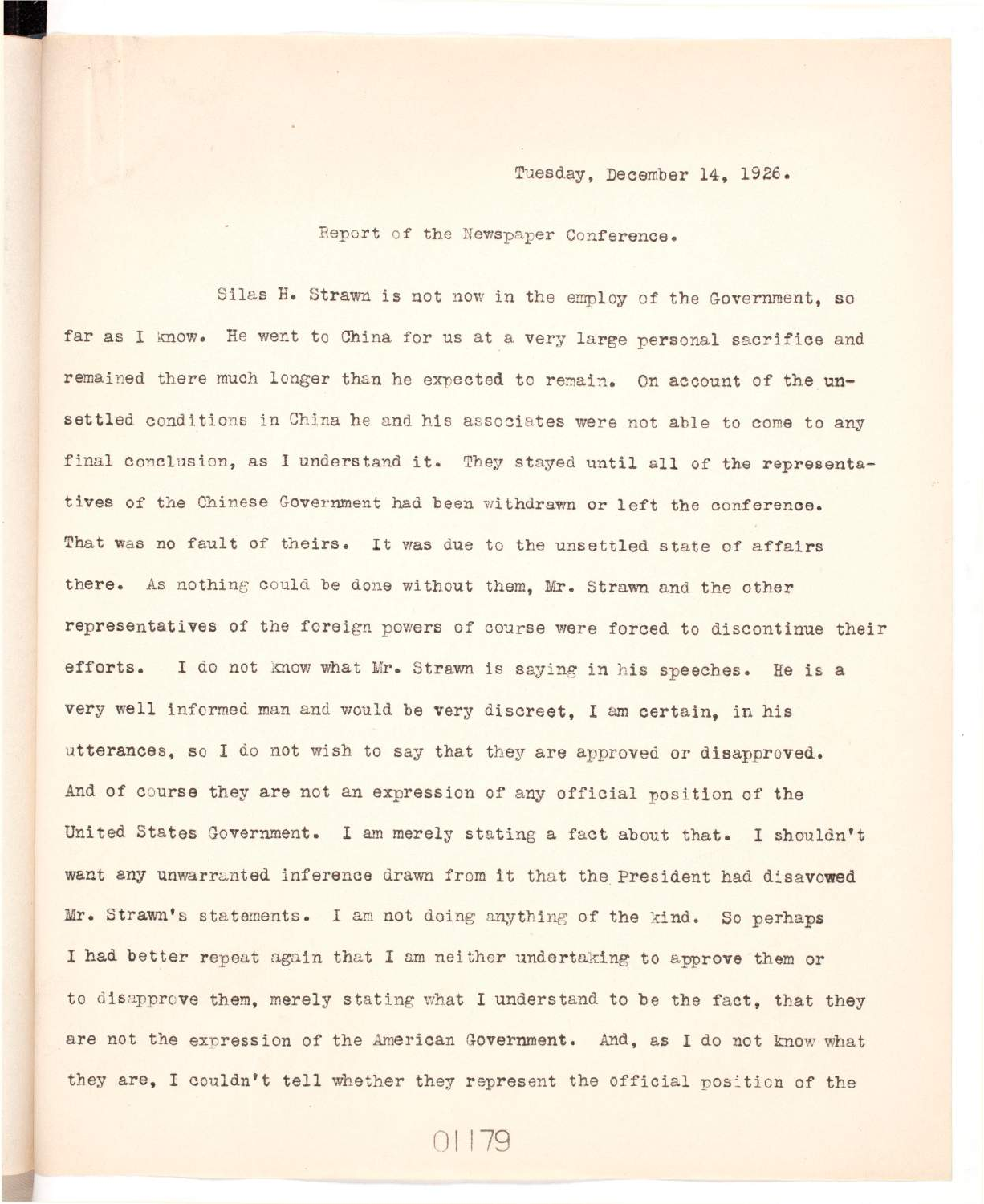Government or not. I want to repeat again that he is informed and discreet. I do not know that any approach has been made to this Government by the British relative to the recognition of any new government in China. If you want to get **more accurate information about that, of course apply to the State Department.**  They might have made inquiry there which wouldn't be reported to me unless the **situation had developed far enough so i t was proposed to take some action.** 

I don't know that any particular disposition will be made of the report and audit of the Alien Property Custodian's office by the Comptroller General. That was done in order to satisfy the Government that the books there **had been properly kept, that there had been a proper accounting for the**  property that came into the hands of the Alien Property Custodian. So far as I have in mind, that was revealed to be the fact by the auditor. There might **be some small question about payment for services or something of that kind.** 

**Press: Do I understand that you have the report?** 

President: Yes, I have the report. I haven't examined it in detail. I have sent it to the Secretary of the Treasury for his examination. I have given Senator Borah a copy of it for his information, he having interested himself in a possible investigation of the actions of that office. I thought this report might be of advantage to him in any action that he might wish to take in that direction.

Both the treaty relative to prohibition of poisonous gas and my message relative to taxation are before the Congress. They are working on

01180

 $2.$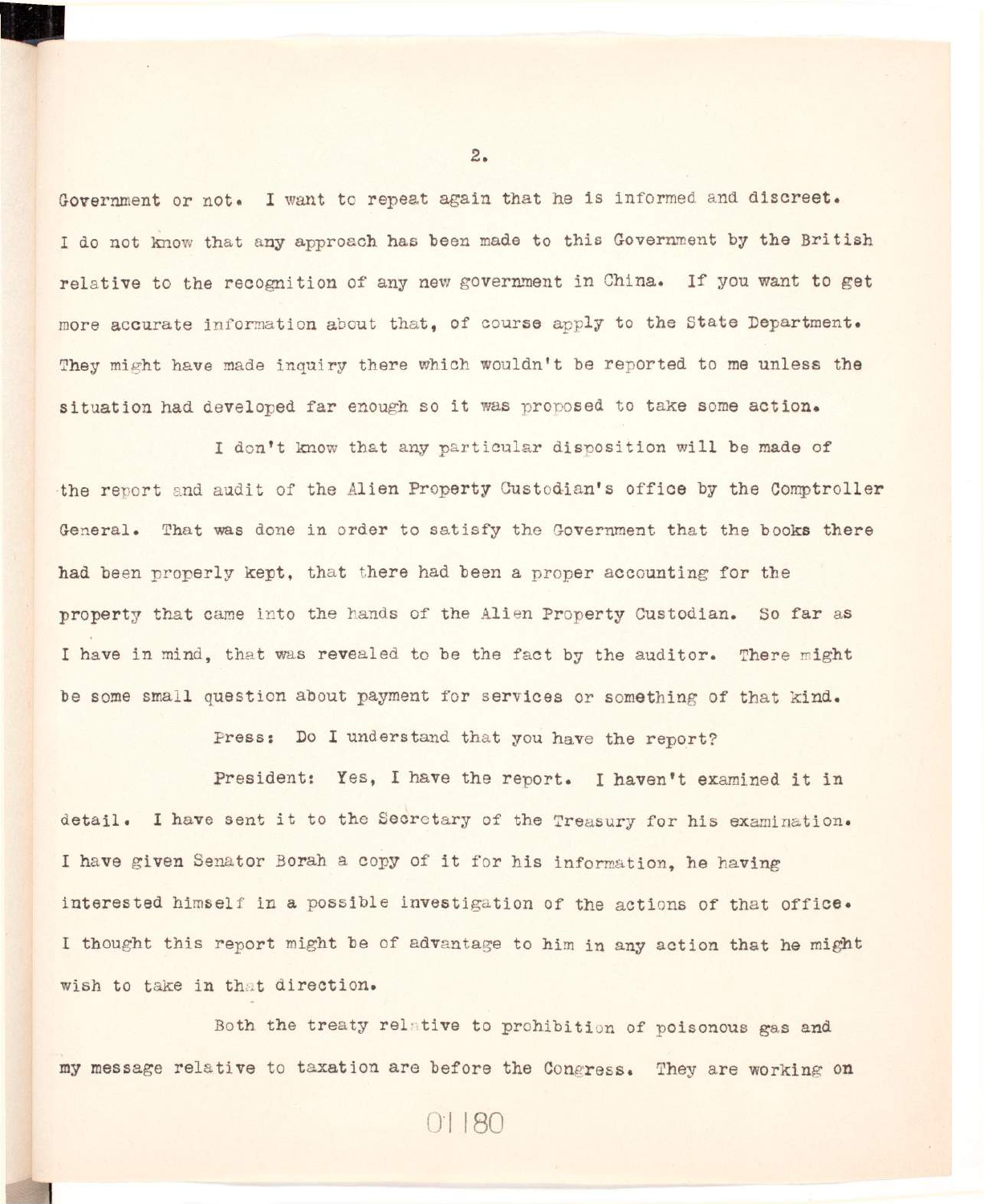both those problems. I don't know that there is any comment I could make in relation to **either** one at this time.

The construction of new cruisers by this Government, as I understand it, is entirely outside the Washington Conference treaty on the limitation of armaments, it having been the understanding that if there was to be xxx no **limitatio n on submarines that there would not be any limitatio n on submarine**  destroyers or cruisers. So that whether we build more cruisers or do not build more, or whether some other country builds or does not build, doesn't affect the 5-5-3 ratio which applies to other forms of construction of war vessels. If you will look at the treaty, I think you will find some statement there in relation to cruisers, but it is not a limitation on the number that can be constructed. I should say that there was some limitation perhaps on the size of the guns that they are to carry or something of that kind. Perhaps on their size also. I should want to consult the treaty in order to be exactly sure what those limitations are in relation to cruisers. But I am very certain there is no limitation as to their number. The 5-5-3 ratio is in relation to what is ordinarily known as the war vessels, the warships, the larger ships.

I doubt very much if this Country at this time would be able to **secure favorable response to any suggestion for an international conference at**  the Hague in the immediate future. The governments naturally interested to **the largest extent are so much engaged i n other matters which I should have to**  admit are probably more pressing, more urgent, that I doubt if they would want

 $3.5$ 

01181